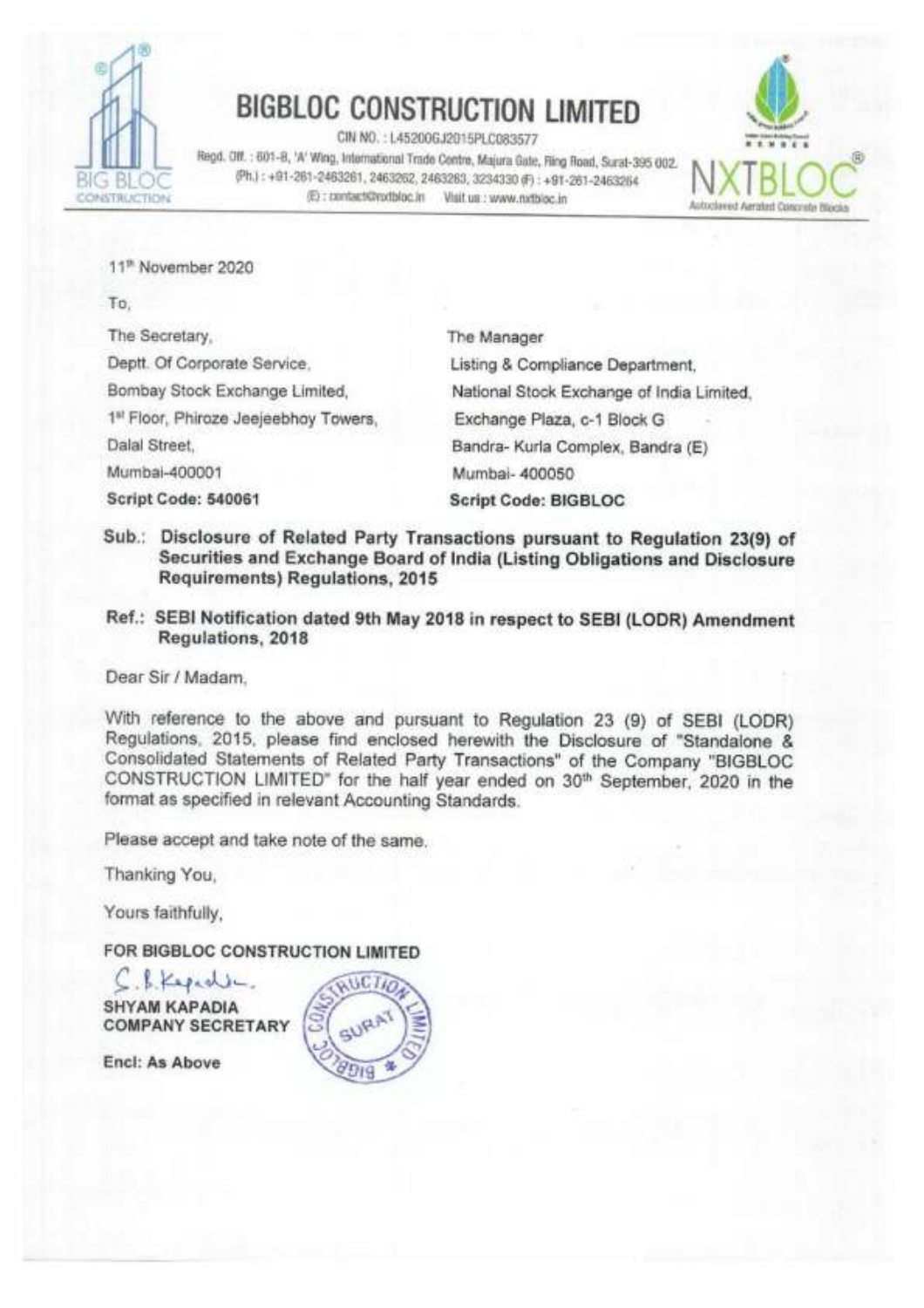# RELATED PARTY RELATIONSHIP AND TRANSACTION - DISELOSYTE of Standalone Related Party Toansactions

(Amount in Rs.)

### a) Subsidiary Company

1 Starbigbloc Building Material Pvt. Ltd.

### b) Enterprises Controlled by Key Managerial Personnel & their relatives

 $\mathbf{1}$ Mohit Industries Limited 4 Mohit Texport Pvt, Ltd.

- 2 Soul Clothing Pvt. Ltd.
- 3 Mohit Exim Pvt. Ltd.

5 Mask Investments Limited

### c) Key Managerial Personnel

- 1 Narayan S. Saboo
- 2 Naresh S. Saboo

3 Mohit N. Saboo 4. Manish N. Saboo

### **B.** Transactions with Related Parties

| <b>Particulars</b>           | Subsidiary Company.                           |        | <b>Enterprises Controlled by Key</b><br>Management personnel |        | Key Managerial Personnel &<br><b>Their Relatives</b> |  |
|------------------------------|-----------------------------------------------|--------|--------------------------------------------------------------|--------|------------------------------------------------------|--|
|                              | Half year<br>ended 30th<br>September,<br>2020 |        | Half year ended<br>30th September,<br>2020                   |        | <b>Half year</b><br>ended 30th<br>September,<br>2020 |  |
| Transaction during the year  |                                               |        |                                                              |        |                                                      |  |
| (a) Loans Taken              |                                               | $\sim$ | 1,49,16,955                                                  |        | 2,08,23,100                                          |  |
| (b) Repayment of Loans Taken |                                               |        | 1, 18, 98, 808                                               |        | 10,91,300                                            |  |
| (c) Interest Received        | 34,21,335                                     |        |                                                              |        |                                                      |  |
| (d) Purchase of Goods        | 1,25,46,993                                   |        |                                                              |        |                                                      |  |
| Balances as at Year End      |                                               |        |                                                              |        |                                                      |  |
| (a) Trade Receivables        |                                               |        |                                                              | $\sim$ |                                                      |  |
| (b) Trade Payables           |                                               |        | 2,80,384                                                     |        | 20,72,472                                            |  |
| (c) Advances Given           | 1,58,40,539                                   |        |                                                              |        |                                                      |  |
| (d) Loans Given              | 11, 74, 65, 836                               |        |                                                              |        |                                                      |  |
| (e) Unsecured Loans          |                                               |        | 12,59,566                                                    |        | 6,71,71,508                                          |  |

FOR DICTION CONTINUES ON LAYING

S. R. Kopula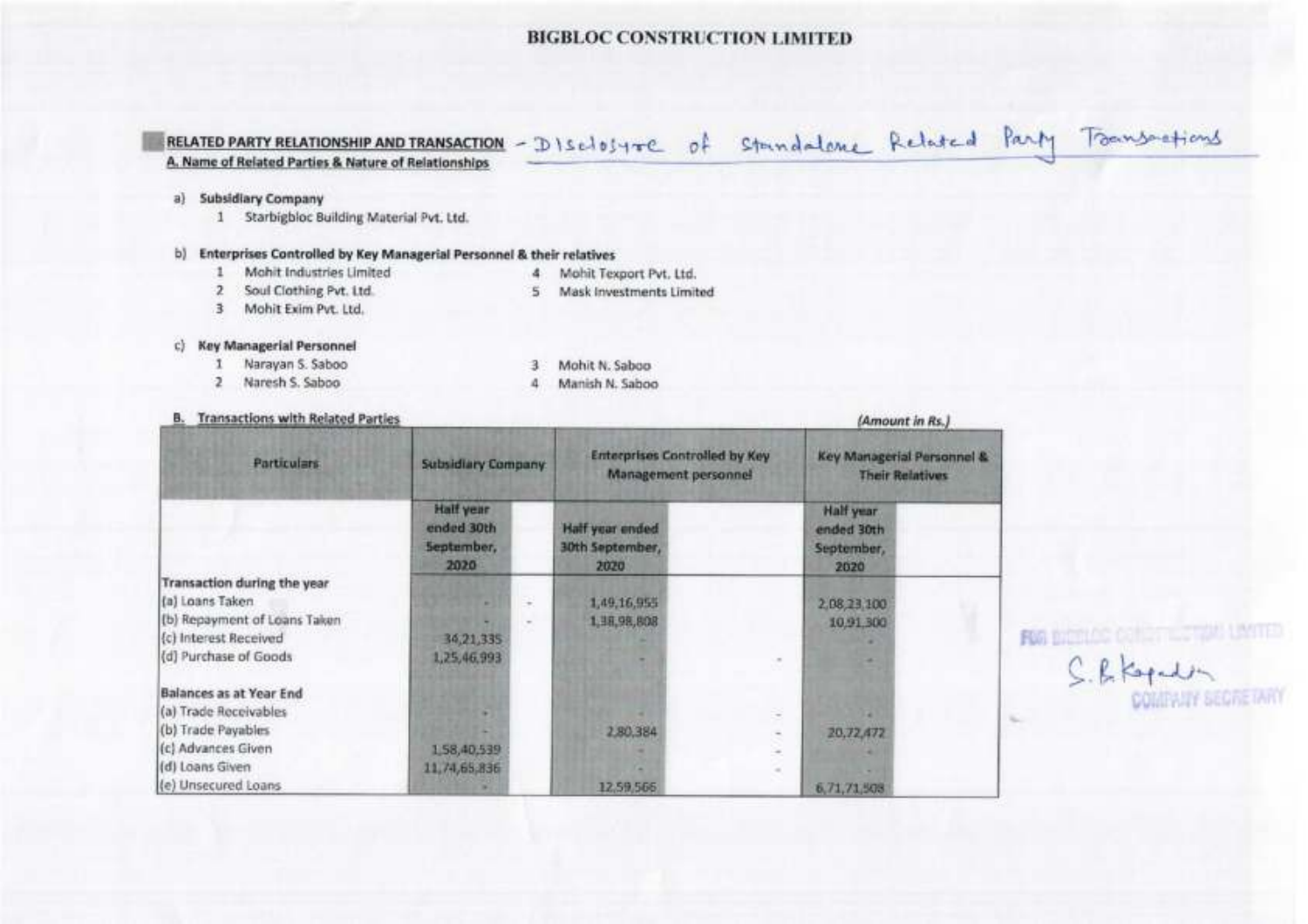|                                                                                                                                            |                               | <b>BIGBLOC CONSTRUCTION LIMITED</b>                          |                                                                          |
|--------------------------------------------------------------------------------------------------------------------------------------------|-------------------------------|--------------------------------------------------------------|--------------------------------------------------------------------------|
| Disclosure in respect of Material Related party transaction during the period Apr-Sep 2020<br>c.                                           |                               |                                                              |                                                                          |
| <b>Particulars</b>                                                                                                                         | <b>Subsidiary Company</b>     | <b>Enterprises Controlled by Key</b><br>Management personnel | (Amount In Rs.)<br><b>Key Management Personnel</b><br>& Relatives of Key |
|                                                                                                                                            |                               |                                                              | <b>Management Personnel</b>                                              |
| -- Mohit Industries Limited                                                                                                                | $\sim$                        | 1,49,16,955                                                  |                                                                          |
| - Manish Saboo                                                                                                                             |                               |                                                              | 79,54,200                                                                |
| - Mohit Saboo                                                                                                                              | $\sim$                        |                                                              | 5,44,400                                                                 |
| - Narayan Saboo<br>- Naresh Saboo                                                                                                          | $\overline{\phantom{a}}$<br>٠ |                                                              | 49,00,000<br>74,24,500                                                   |
|                                                                                                                                            |                               |                                                              |                                                                          |
| - Mohit Industries Limited                                                                                                                 | $\sim$                        | 1,38,98,808                                                  |                                                                          |
| - Manish Saboo                                                                                                                             | ۰                             | $\frac{1}{2}$                                                |                                                                          |
| -- Mohit Saboo                                                                                                                             | ÷<br>$\overline{a}$           | ×<br>۰                                                       | 2,01,000                                                                 |
| -- Narayan Saboo<br>- Naresh Saboo                                                                                                         |                               | $\scriptstyle\star$                                          | 6,60,666<br>2,29,634                                                     |
|                                                                                                                                            |                               |                                                              |                                                                          |
| - Starbigbloc Building Material Pvt.                                                                                                       | 34,21,335                     | $\equiv$                                                     |                                                                          |
|                                                                                                                                            |                               |                                                              |                                                                          |
| (a) Loans Taken<br>(b) Repayment of Loans Taken<br>(c) Interest Received<br>(d) Purchase of Goods<br>-- Starbigbloc Building Material Pvt. | 1,25,46,993                   |                                                              | $\blacksquare$                                                           |

### C. Disclosure in respect of Material Related party transaction during the period Apr-Sep 2020

ı

 $C.8$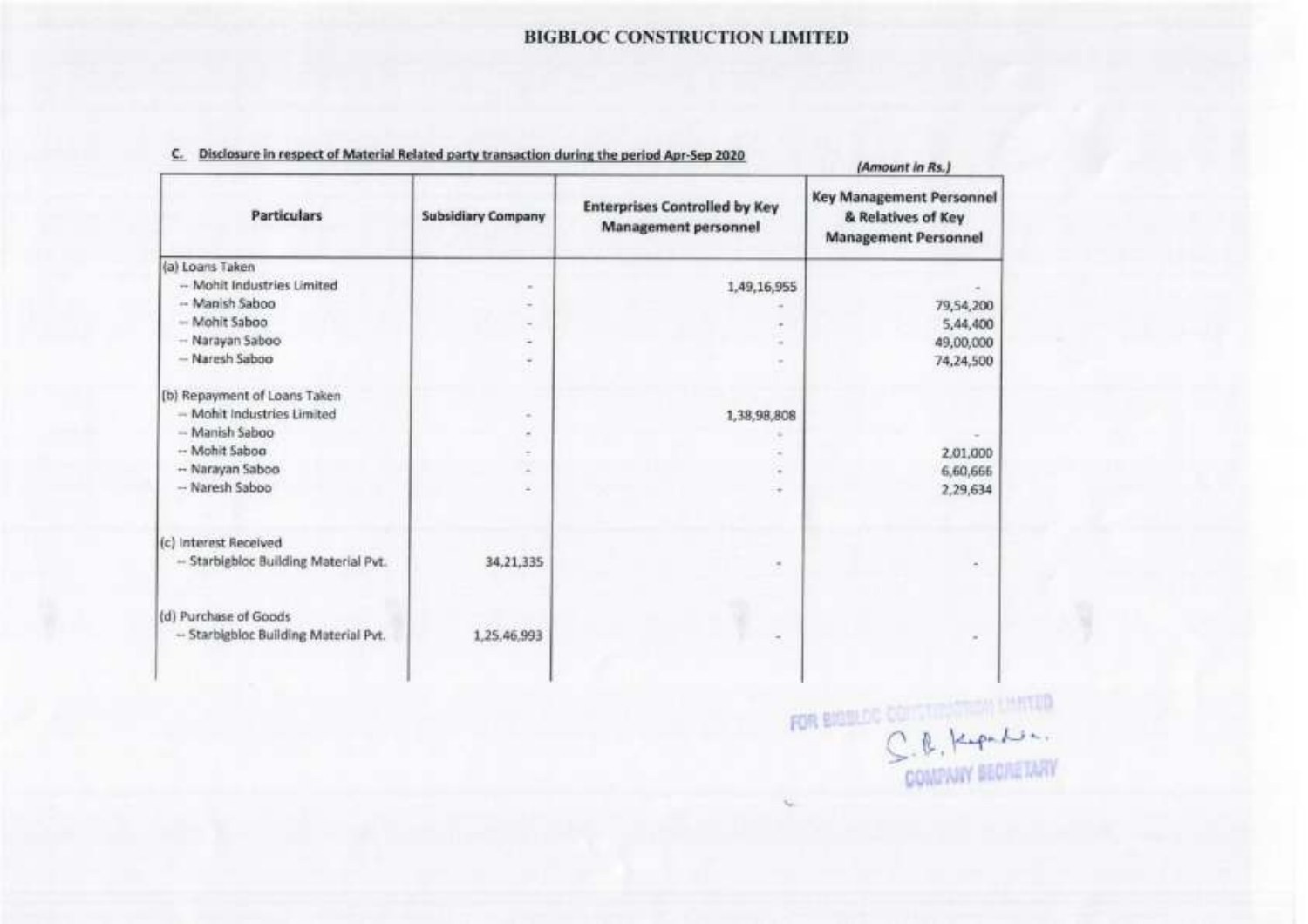|    |                                                                                                             |                                               | RELATED PARTY RELATIONSHIP AND TRANSACTION . Disclusive of Consulidated Related Party Transactions |                                                      |  |
|----|-------------------------------------------------------------------------------------------------------------|-----------------------------------------------|----------------------------------------------------------------------------------------------------|------------------------------------------------------|--|
|    | A. Name of Related Parties & Nature of Relationships                                                        |                                               |                                                                                                    |                                                      |  |
| a) | Enterprises Controlled by Key Managerial Personnel & their relatives                                        |                                               |                                                                                                    |                                                      |  |
|    | Mohit Industries Limited                                                                                    | x                                             | Mahit Texport Pvt. Ltd.                                                                            |                                                      |  |
|    | Soul Clothing Pvt. Ltd.                                                                                     | 5                                             | Mask Investments Limited                                                                           |                                                      |  |
|    | Mohit Exim Pvt. Ltd.<br>з                                                                                   |                                               |                                                                                                    |                                                      |  |
| b) | Key Managerial Personnel                                                                                    |                                               |                                                                                                    |                                                      |  |
|    | Narayan S. Saboo                                                                                            | 3                                             | Mohit N. Saboo                                                                                     |                                                      |  |
|    | Naresh S. Saboo                                                                                             | a                                             | Manish N. Saboo                                                                                    |                                                      |  |
|    | <b>Transactions with Related Parties</b>                                                                    |                                               |                                                                                                    | (Amount in Rs.)                                      |  |
|    | <b>Particulars</b>                                                                                          |                                               | Enterprises Controlled by Key Management personnel                                                 | Key Managerial Personnel &<br><b>Their Relatives</b> |  |
|    |                                                                                                             | Half year<br>anded 30th<br>September,<br>2020 |                                                                                                    | <b>Half</b> year<br>ended 30th<br>September,<br>2020 |  |
|    | <b>Transaction during the year</b><br>(a) Loans Taken<br>(b) Repayment of Loans Taken<br>(c) Advances Given | 1,49,16,955<br>1,38,98,808<br>17,93,402       |                                                                                                    | 2,08,23,100<br>10,91,300                             |  |
|    | (d) Repayment of Advances Given<br>Balances as at Year End<br>(a) Advances given<br>(b) Trade Payables      | 15,53,040<br>2,40,352<br>2,80,384             |                                                                                                    | 20,72,472                                            |  |
|    | (c) Unsecured Loans                                                                                         | 12,59,566                                     |                                                                                                    | 6,72,46,508                                          |  |

FOR BIGSLOC CONSTRUCTION UNITED